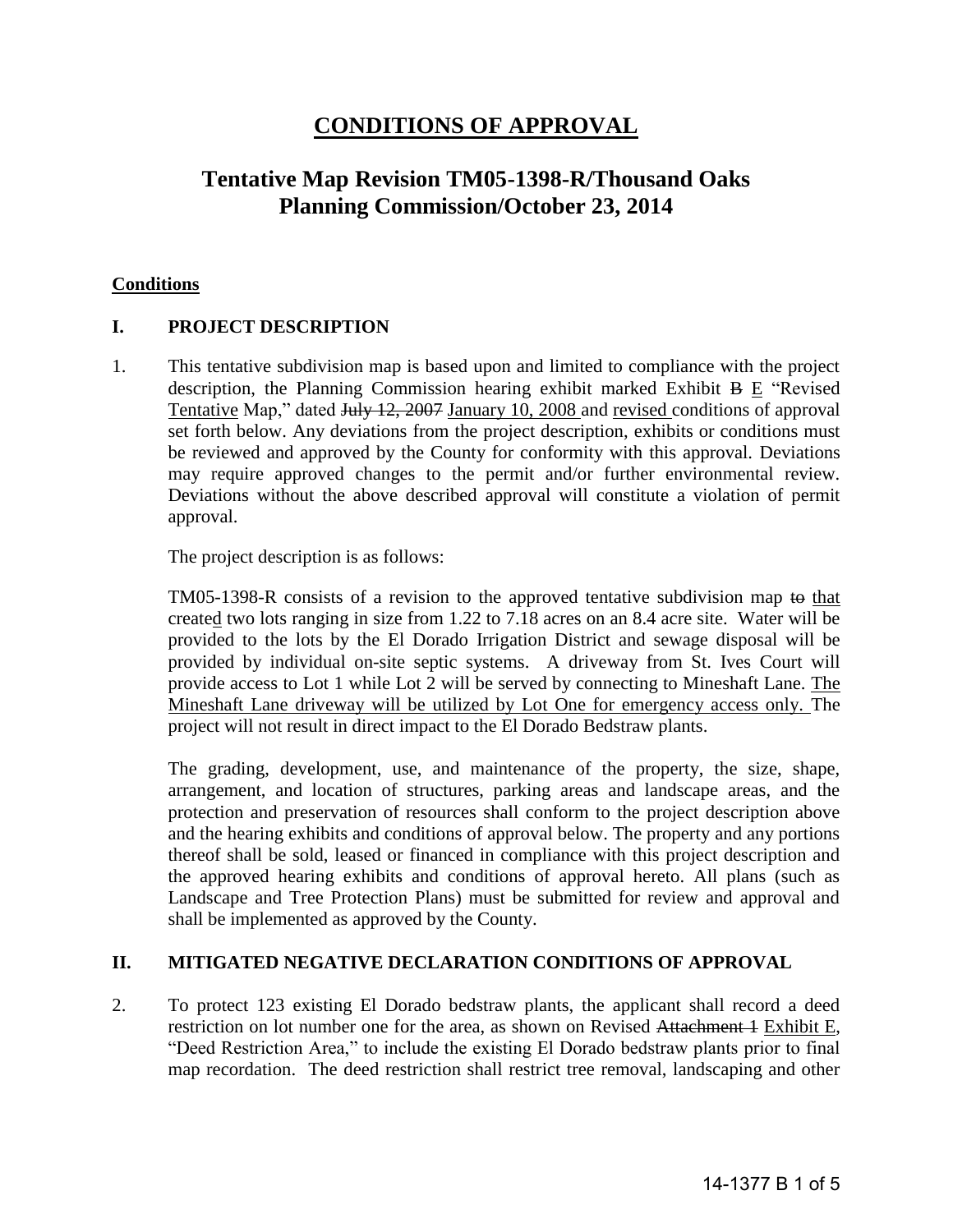activities incompatible with the continued growth of the El Dorado bedstraw. (New MM BIO 1)

 **Monitoring:** Planning Services staff shall review the deed restriction area prior to final map filing.

# **III. PROJECT CONDITIONS OF APPROVAL**

#### **Planning Services**

- 3. In the event a heritage resource or other item of historical or archaeological interest is discovered during grading and construction activities, the project proponent shall ensure that all such activities cease within 50 feet of the discovery until an archaeologist can examine the find in place and determine its significance. If the finds is determined to be significant and authenticated, the archaeologist shall determine the proper method(s) for handling the resource or item. Grading and construction activities may resume after the appropriate measures are taken or the site is determined not to be of significance. Planning Services shall review the grading plans prior to the issuance of a grading permit.
- 4. In the event of the discovery of human remains, all work is to stop and the County Coroner shall be immediately notified pursuant to *Section 7050.5* of the *Health and Safety Code* and *Section 5097.98* of the *Public Resources Code*. If the remains are determined to be Native American, the Coroner must contact the Native American Heritage Commission within 24 hours. The treatment and disposition of human remains shall be completed consistent with guidelines of the Native American Heritage Commission. Planning Services shall review the grading plans prior to the issuance of a grading permit.
- 5. A meter award letter or similar document shall be provided by the water purveyor prior to filing the final map.
- 6. The subdivision is subject to parkland dedication in-lieu fees based on values supplied by the Assessor's Office and calculated in accordance with Section 16.12.090 of the County Code. The fees shall be paid at the time of filing the final map.
- 7. The subdivider shall be subject to a  $$150<sup>00</sup>$  appraisal fee payable to the El Dorado County Assessor for the determination of parkland dedication in-lieu fees.
- 8. The final map shall include a 25-foot non-building setback from all ponds and a 25-foot non-building setback from all wetlands at the subject site as delineated on Exhibit B E. A 100-foot setback from all ponds and wetlands shall be shown for septic systems.
- 9. Prior to final map approval, the applicant shall provide proof of legal access to Mineshaft Lane for the proposed lots.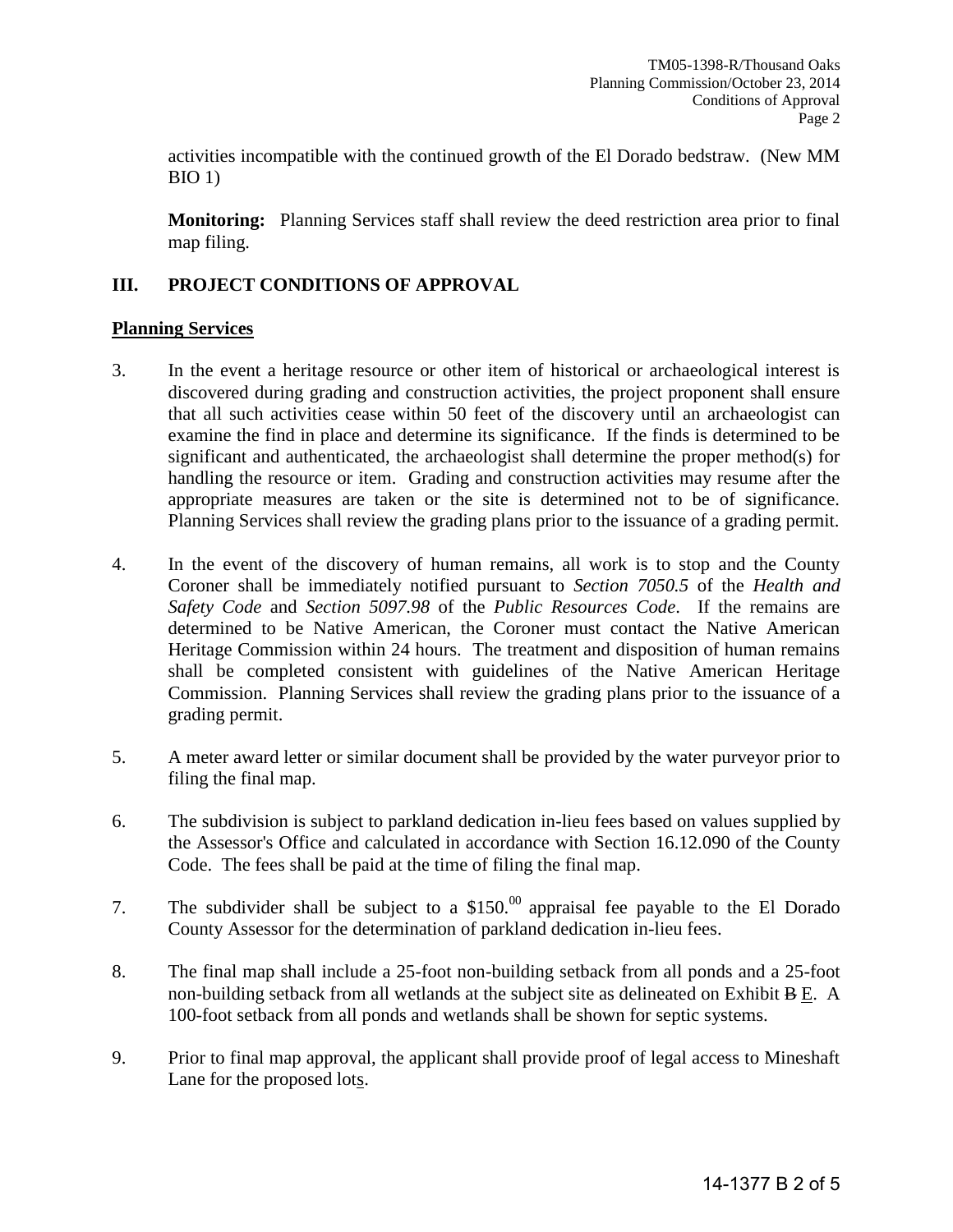- 10. This revised tentative map shall expire within 36 months from date of approval unless a timely extension has been filed.
- 11. All fees associated with the tentative subdivision map shall be paid prior to recording the final subdivision map.
- 12. In the event of any legal action instituted by a third party challenging the validity of any provision of this approval, the developer and landowner agree to be responsible for the costs of defending such suit and shall hold County harmless from any legal fees or costs County may incur as a result of such action, as provided in Section 66474.9(b) of the Government Code.

The subdivider shall defend, indemnify, and hold harmless El Dorado County and its agents, officers, and employees from any claim, action, or proceeding against El Dorado County or its agents, officers, or employees to attack, set aside, void, or annul an approval of El Dorado County concerning a subdivision, which action is brought within the time period provided for in Section 66499.37.

 County shall notify the subdivider of any claim, action, or proceeding and County will cooperate fully in the defense.

13. The applicant shall submit to Planning Services a \$50 recording fee and a \$1,876.75 Department of Fish and Game fee prior to filing of the Notice of Determination by the County. No permits shall be issued or final map filed until said fees are paid.

#### **Air Quality Management District**

- 1413. Prior to the start of project construction, an asbestos dust mitigation plan (ADMP) shall be submitted with appropriate fees to and approved by the Air Quality Management District (AQMD).
- 1514. If naturally occurring asbestos is encountered during project construction, all project driveways and roads shall be paved or require the application of a minimum of three inch depth asbestos free gravel.
- 1615. The applicant shall adhere to District Rule 224 Cutback and Emulsified Asphalt Paving Materials.
- 1716. The applicant shall contact the AQMD prior to commencement of any burning. Burning of vegetative wastes that result from "Land Development Clearing" must be permitted through the AQMD. Only vegetative waste materials are permitted to be disposed of using an open outdoor fire.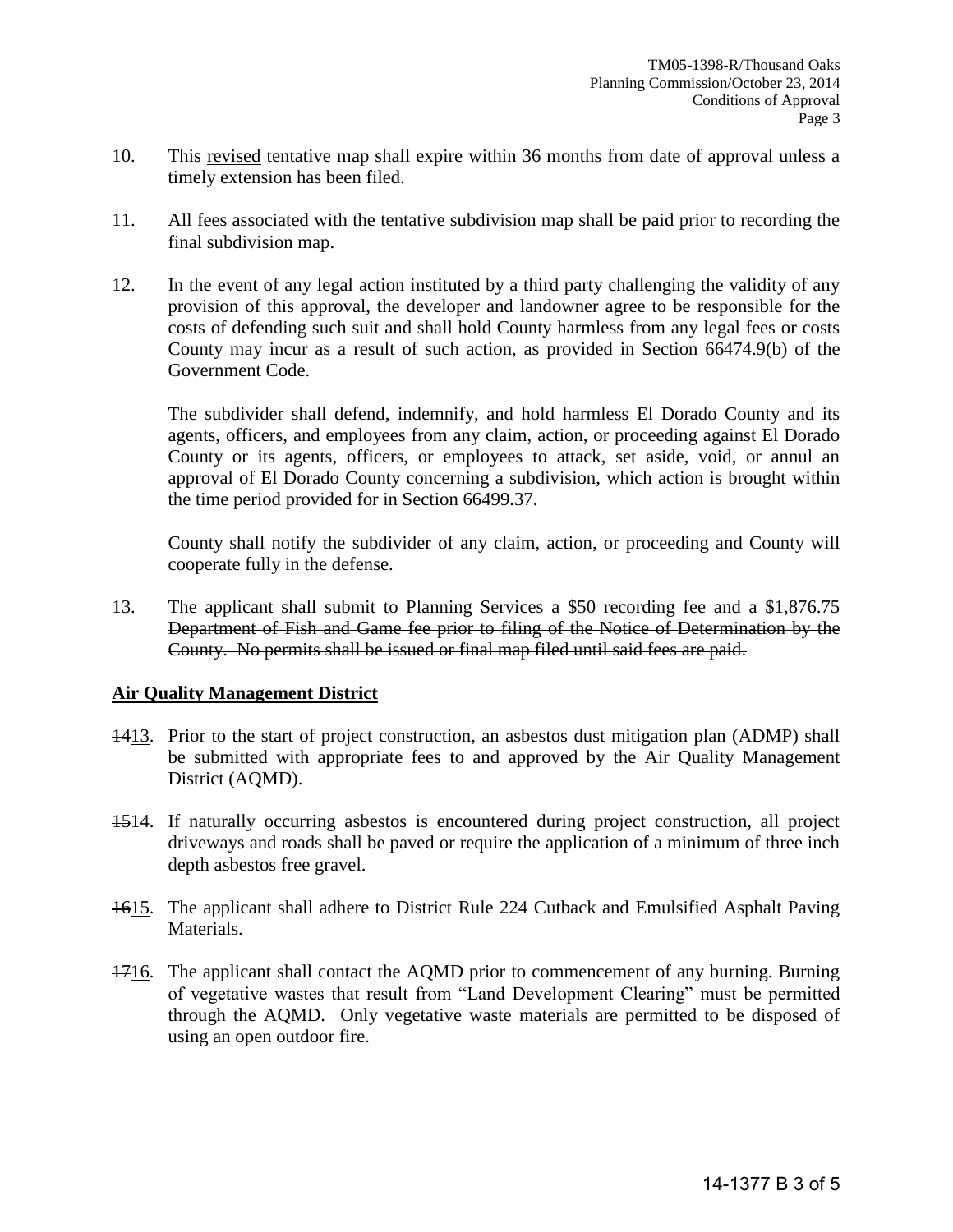- 1817. During construction, all activities shall apply standard Best Management Practices (BMPs) to control dust during construction. These practices shall be incorporated into the project and include:
	- Application of water on disturbed soils and unpaved roadways a minimum of three times per day;
	- Using track-out prevention devices at construction site access points;
	- Stabilizing construction area exit points;
	- Covering haul vehicles;
	- Restricting vehicle speeds on unpaved roads to 15 miles per hour; and
	- Replanting disturbed areas as soon as practical and other measures, as deemed appropriate to the site, to control fugitive dust.

## **Department of Transportation Division**

- 1918. The applicant shall obtain an encroachment permit for and construct a Standard Plan 103B-1 driveway connection onto the cul-de-sac of Mineshaft Lane and Standard Plan 103B-1 driveway connection onto the cul-de-sac of St. Ives Court.
- 2019. An nonemergency-vehicular access only restriction shall be placed across lot 2 for lot 1 with the filing of the final map.
- 2420. The applicant shall provide a soils report at time of improvement plan or grading permit application addressing, at a minimum, grading practices, compaction, slope stability of existing and proposed cuts and fills, erosion potential, ground water, pavement section based on TI and R values, and recommended design criteria for any retaining walls.
- 2221. Any import or export to be deposited within El Dorado County shall require an additional grading permit for that offsite grading.
- 2322. The applicant shall provide a drainage report at time of improvement plans or grading permit application, consistent with the Drainage Manual and the Storm Water Management Plan, which addresses storm water runoff increase, impacts to downstream facilities and properties, and identification of appropriate storm water quality management practices to the satisfaction of the Department of Transportation.
- 2423. Upon completion of the improvements required, and prior to acceptance of the improvements by the County, the developer will provide a CD to the Department of Transportation Division with the drainage and geotechnical reports in PDF format and the record drawings in TIF format.

## **El Dorado County Fire Protection District**

2524. Driveways serving each home Lot 2 and providing the emergency vehicle access to Lot 1 are to shall be 1012-feet wide, have a 13-foot six-inch vertical clearance, and be capable